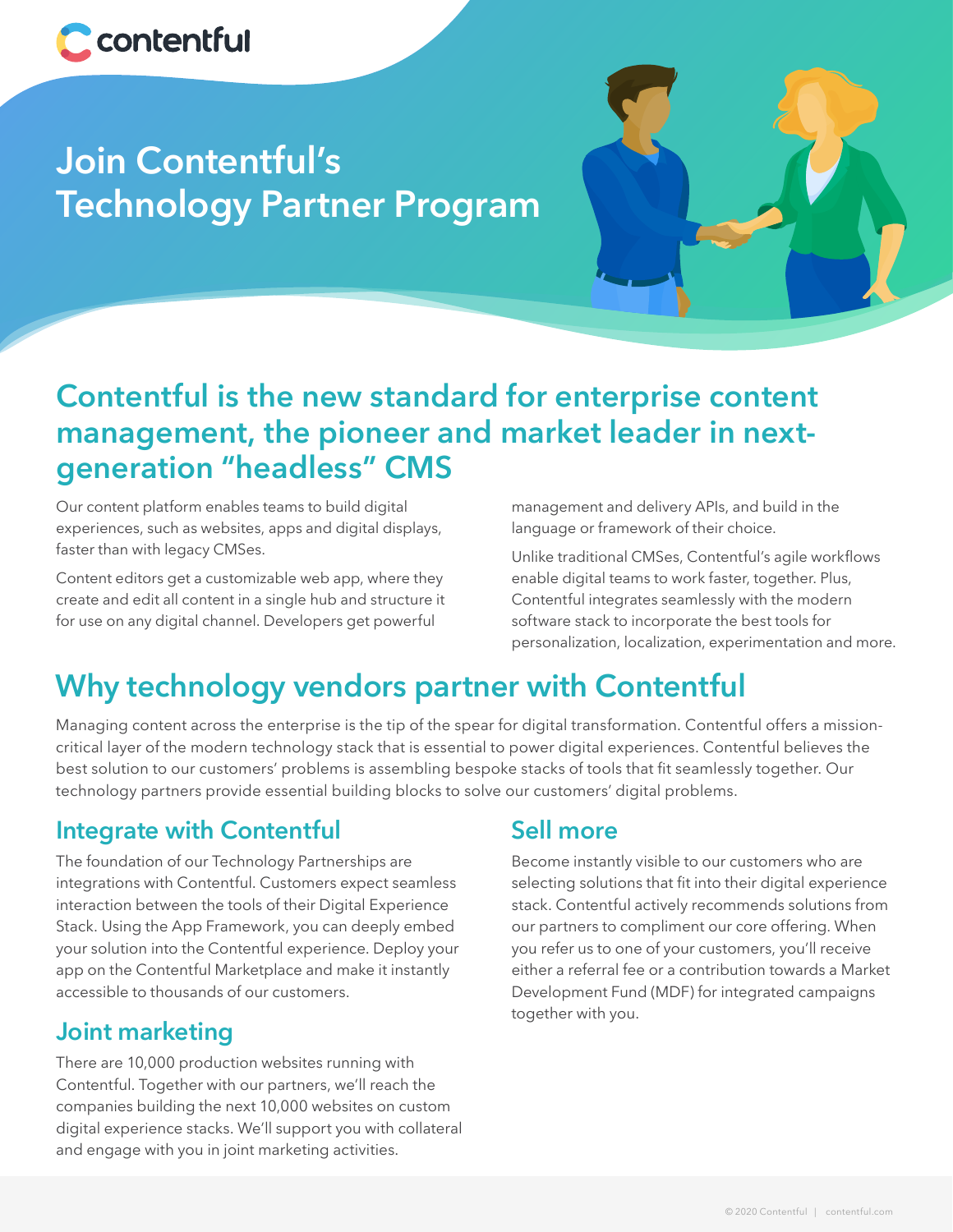# **Technology partner program levels**

*Our partner program includes three tiers. Community Partners are developing their app and beginning to market it. Premier Partners*  are Independent Service Vendors (ISVs) with a proven track record of delivering value to our customers through their integration with *Contentful. Read more on how your organization can qualify for various tiers, and where to focus to grow your business with Contentful.*

### **Community Partners**

ISVs are registered as a Contentful partner and list their App in the Contentful Marketplace. The integration might be new or experimental. Community partners are looking to drive initial adoption of their app. Contentful supports Community Partners in the continuous development and initial marketing of their integration.

#### **Silver Partners**

ISVs are registered as a Contentful partner, list their app in the Contentful Marketplace and demonstrate significant adoption of their app. Contentful supports Silver Partners with joint marketing activities and continuous technical and business collaboration

#### **Gold Partners**

ISVs are registered as a Contentful partner, list their app in the Contentful Marketplace, demonstrate significant adoption of their app, and offer support and SLA commitments. As tried and true Contentful partners that deliver proven value to our joint customers, Gold Partners form the core of our tech partner ecosystem. Gold Partners offer enterprise-ready apps capable of serving our largest customers.

## **Contentful's technology partner program mission**

- 1. To **empower** Contentful's customers with best-in-class solutions that fit their digital strategy, through readyto-use integrations that accelerate time-to-market
- 2. To **grow** our partners' business, expanding the market for custom assembled digital experience stacks using best-in-class technologies
- 3. To **recognize** the partners that provide exceptional service and champion those partners to our ecosystem

## **Our partners offer a wide variety of solutions:**

- Commerce platforms
- Digital asset management
- Translation management systems
- Marketing automation
- Delivery and deployment
- Personalization
- A/B testing
- Analytics
- And more